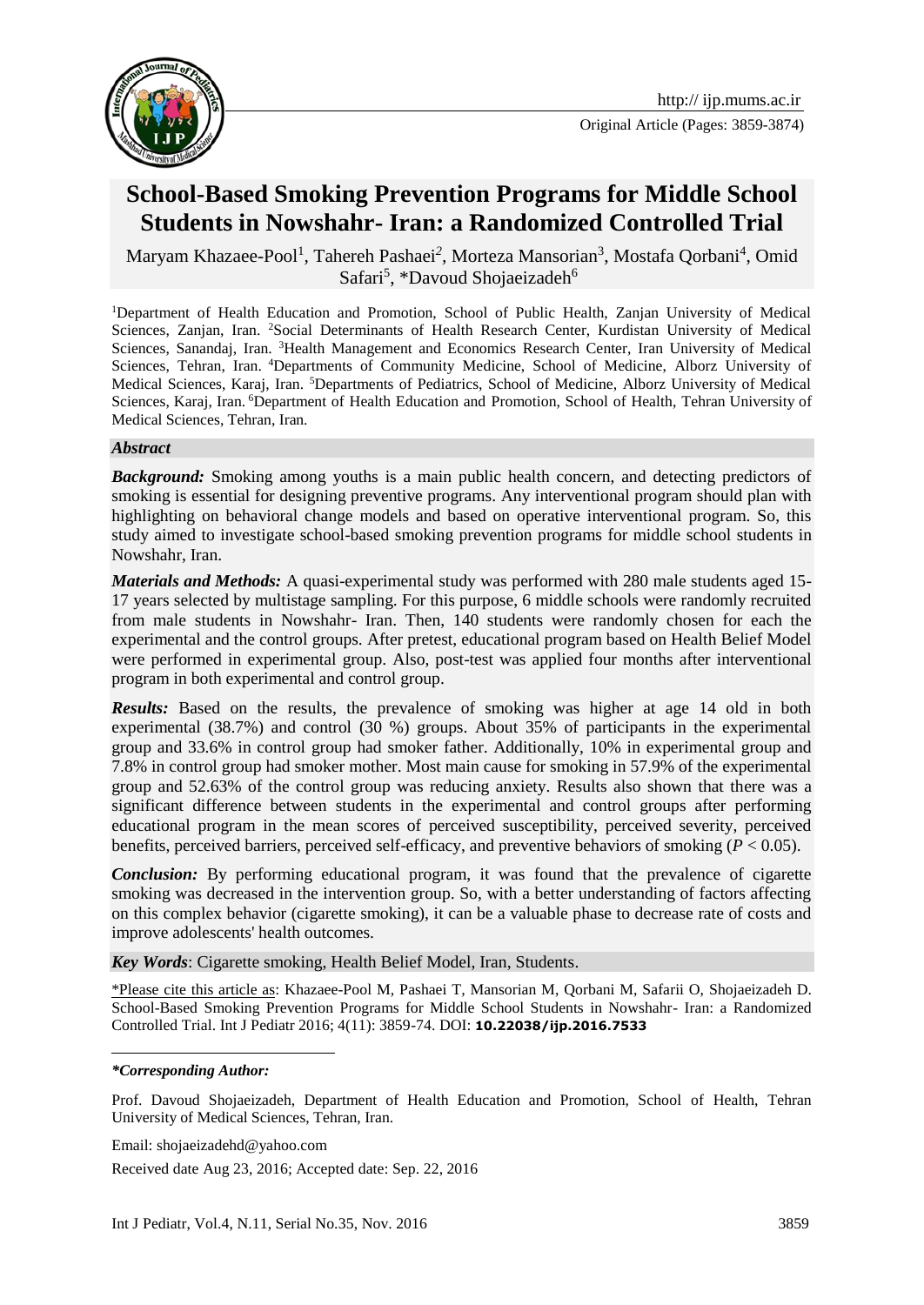#### **1- INTRODUCTION**

 kidney injury (AKI) is defined as a drop in renal filtration that can happen over a period of minutes to a few days. This complication that follows an injury to the renal tissues is considered as one of the main public health issues with a rising prevalence all over the world (1). Various complications are associated with this problem including metabolic acidosis, hyperkalemia, uremia and changes in the balance of body fluids. Long term complications of renal failure also include cardiovascular diseases, stroke and heart failure. Children with renal failure most commonly expire due to cardiovascular diseases and infections (2). The burden of AKI in children and its burden are much more severe than the adult population. However, recent studies have shown that implementing preventive strategies and early diagnosis of AKI can significantly decrease the burden of this disease (3).

Early detection and treatment of AKI can prevent progression of this disease and its long lasting complications such as chronic renal failure. Nevertheless, despite the vast improvements in the medical sciences, in some cases diagnosis of AKI cannot be made early in the course of the disease which leads to development of long standing injuries. Accordingly, researchers are currently searching for a new diagnostic method to prevent such cases.

In recent years, serum and urine biomarkers have been proposed as sensitive and specific methods for early diagnosis of renal diseases with a higher prognostic performance compared to other diagnostic techniques (4-6). Few of these factors include serum creatinine, cystatin C, Neutrophil gelatinase associated lipocalin (NGAL) protein and Kidney Injury Molecule 1 (KIM-1) (7-9). NGAL is a membrane protein minimally expressed in blood and kidney cells. During an AKI the plasma/serum

concentration of NGAL increases and peaks within 2 hours. Studies have shown that the level of NGAL in the serum is correlated with the severity of AKI, which makes it a good diagnostic factor in acute injuries of the kidney (10). Much attention has been paid to this biomarker in recent years, but still no comprehensive conclusion has been drawn. One of the main methods to reach such conclusion is implementation of a systematic review and meta-analysis (11-14), an approach that has not yet been taken on the performance of plasma/serum NGAL concentration in detection of AKI in children. Only one meta-analysis has been carried out with a similar aim, the findings of which have shown an acceptable diagnostic value for serum NGAL in detection of AKI (15).

The mentioned systematic review has mainly focused on data gathered from adults, and so the need for such metaanalysis on data from children has not been fully met. Multiple meta-analyses other than the mentioned study have also been published on this subject, but similarly all of them have mainly evaluated data from adult patients with a brief notion of findings among children. Moreover, only specific settings have been assess in most these surveys such as postcardiac surgery or contrast induced nephropathy. They have also not proposed a precise cut-off point or a specific timing of measurement for this biomarker (15- 17). Accordingly, we aimed to conduct a systematic review and meta-analysis to provide evidence on the diagnostic performance of plasma/serum NGAL in detection of AKI in children. Smoking is one of the main public health difficulties that has the bad effects on human health. It is one of the most preventable causes of deaths and diseases around the world (1). Tobacco-related diseases reason for approximately half a million deaths yearly in the United States as stated by the Centers for Disease Control (CDC) (2).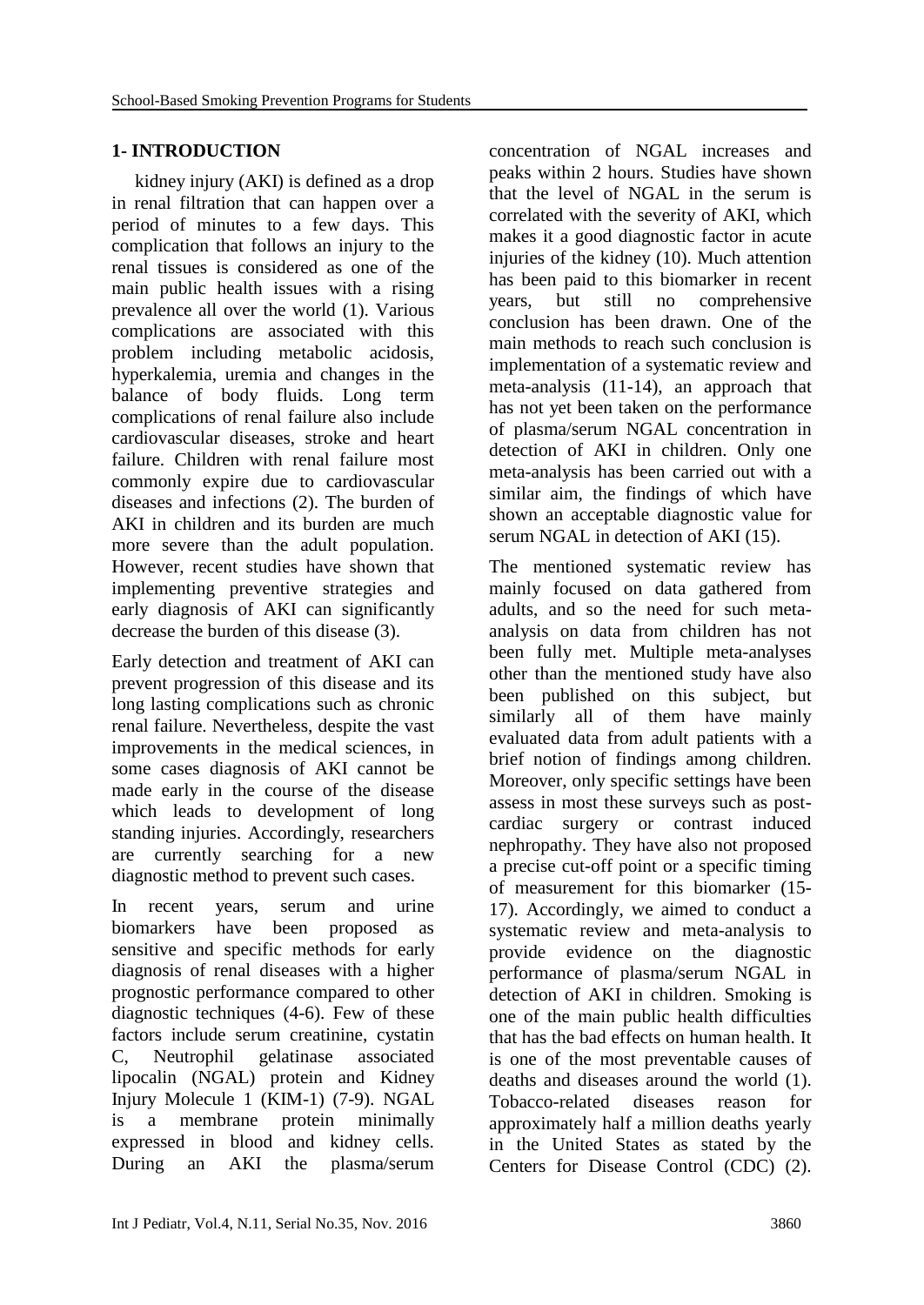Scientific results demonstrate that cigarette smoking is dangerous not only for smokers, but also for persons close to smokers indirectly (3, 4). It is expected that by 2030, cigarette smoking will be the reason of 70% of mortality rate worldwide in developing countries every year (5). It was reported the cigarette smoking prevalence among male youths of 13–15 years of age during 2005–2010 years has been 17% in eastern Mediterranean (6).

Ninety percent of adult smokers begin although in their adolescences, or earlier; and two-thirds become regular, daily smokers before they reach the age of 19 years. Approximately 10.8% of all high school students (grades 9–12) are current smokers, including 9.7 % of females and 11.8 % of males. However, 11.4 % of high school students are current smokers by the time they leave high school. Based on World Health Organization (WHO) information in 2015, about 21.5% of Iranian male adolescence (ages 15–24) stated being steady smokers (6).

Studies demonstrate that the cigarette smoking prevalence is growing in both boys and girls. This confirm that the beginning age of cigarette smoking is reducing (7-9). Study by Mohtasham Amiri indicated that the average age to start cigarette smoking was at 13 years (10). Definitely, the adult health is influenced by healthy behavior of the infancy and teens (11). Early using of smoking is too worrying. It is thought that the change period from teens to early maturity brings significant variations in behavior and attitude of the persons. Having healthy lifestyle is vital for persons. Having decisions on a healthy lifestyle is important factor for character structure of the adolescences. Actually, the adult health is influenced by healthy behavior of the childhood and adolescence (12). Several researches have displayed that it is a powerful predicting cause of cigarette smoking in middle age (13, 14).

Beginning of cigarette smoking in earlier ages will be integrated with problems to leave cigarette smoking in adult life (15). It was reported that the cigarette smoking amongst youths was associated with being smoker persons among family members and friends (16-18). Additionally, studies reported that numerous factors counting lack of knowledge about the addictive property of cigarette smoking and its consequence on health, perceived social acceptance affected by use, life complications, the influence and stress of peers for use, socioeconomic situations, familial background of cigarette smoking use, accompanied by personal elements such as low level of self-esteem, trend to get a personality, and doing dangerous behaviors affect in reduced or improved chance of start of cigarette smoking among adolescents (16, 18-20). So, detecting factors influencing smoking behavior help to planning for changing risky behavior. Thus, researchers in developed countries have accentuated on cigarette smoking prevention in adolescents, and interventional programs have been applied to get this objective (21, 22).

Additionally, if smoking should be prevented, it is important to perform the models that find the factors influencing student's behavior. These interventional programs designed to increase students' knowledge, modify their attitudes, and improve their behavior successfully (21- 23). Therefore, any educational program designed for empowering students against cigarette smoking should be applied with highlighting on theories of behavioral change. One of the most appropriate models of health preventive behavior for expectation of preventive health events is the Health Belief Model (HBM). HBM emphases on health and behavior's belief. Furthermore, HBM argue the perception of what is risk threatens for somebody and her/him evaluation of the perceived benefits and barriers of that healthy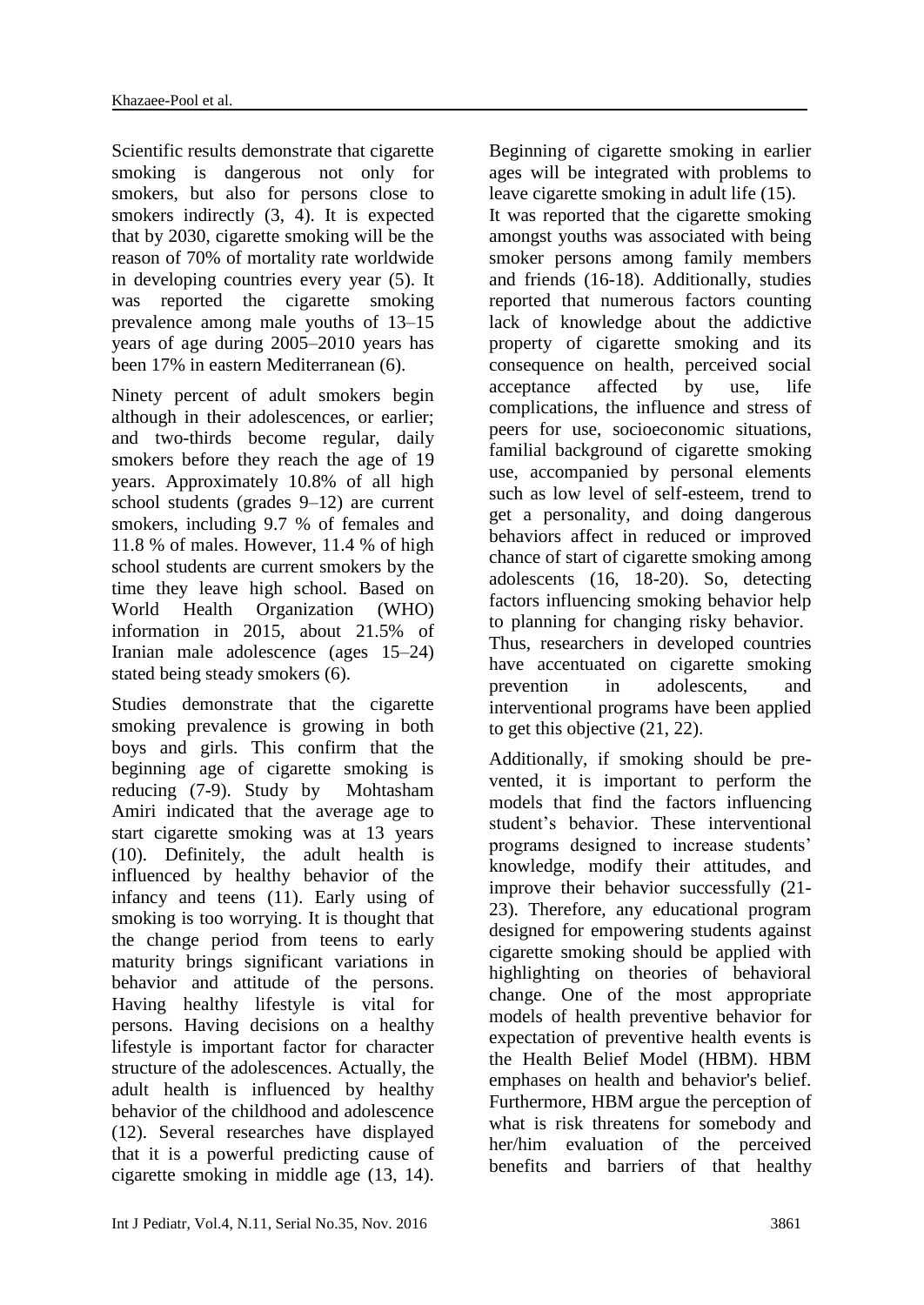behavior (24, 25). Performing HBM might help individuals to modify their behavior through understanding the subject entity, their perceived susceptibility, and benefits, barriers, and self-efficacy in circling to healthy behaviors (26).

Since youths can be liked to perform in high-risk behaviors. Consequently, this is a try to perform the HBM for planning educational programs in order to decrease dangerous behaviors like smoking. Based on the HBM, if individuals believe that they are very exposed for health threats, they will be more encouraged to meet with threats, and then the appraisal begins for the efficacy of suggested approaches, and the consequence of efficacy of suggested approaches is evaluated to counter threats. Actually, fear of threat will reason individuals to counter with health threats by implementing approaches. So, it is probably the modification of attitude, intention, and behavior will rise (26, 27), encouragement of threat message about smoking based on HBM has been useful in non-smoking programs among persons (28). According to the population structure of Iran and the key role of age when cigarette smoking consumption starts, commonly from adolescents' periods, and its impacts on the psychological and physical health of adolescent students (18, 29), this study was aimed to determine the effect of educational programs based on health beliefs model for prevention of cigarette smoking among middle school students in Nowshahr, Iran. It is expected that this work provides the suitable key to prevent smoking among students and improves their health by providing valuable outcomes.

#### **2- MATERIALS AND METHODS**

#### **2-1. Study design and population**

 This study was interventional quasiexperimental research that was carried out among male students of middle schools in Nowshahr, North of Iran in the period of 2014–2015. In present study, participants were recruited in 6 middle schools by multistage clustering sampling method. First, six middle schools from eleven middle schools of Nowshahr were randomly selected from the three municipal regions (two schools from each regions). Then, these six middle schools were randomly divided into the experimental (three schools) and the control group (three schools). In the next stage, from each school of experimental and the control group, two classes were randomly selected from the tenth and eleventh grades of each school.

Sample size was determined based on the estimation of the limited population formula because about 500 male students are studying in middle school in the Nowshahr city. Therefore, the sample size in each group was 140 students, with 95% confidence interval (CI) and the power of a hypothesis test was 80%. In total, 280 students, including 140 students randomly selected for the experimental group and 140 students for the control group. All students were registered namelessly into the study. Sample size estimation is as follows.

$$
N = \frac{(Z_{1-\frac{\alpha}{2}} + Z_{1-\frac{\beta}{2}})^2}{Z_0^2} + 3
$$
  

$$
N = \frac{(1.96 + 0.84)^2}{(0.31)^2} + 3 = 193
$$
  

$$
N_1 = \frac{193}{1 + \frac{193}{500}} = 140
$$

#### **2-2. Methods**

In order to data collection, we used a researcher-made questionnaire according to Health Belief Model for cigarette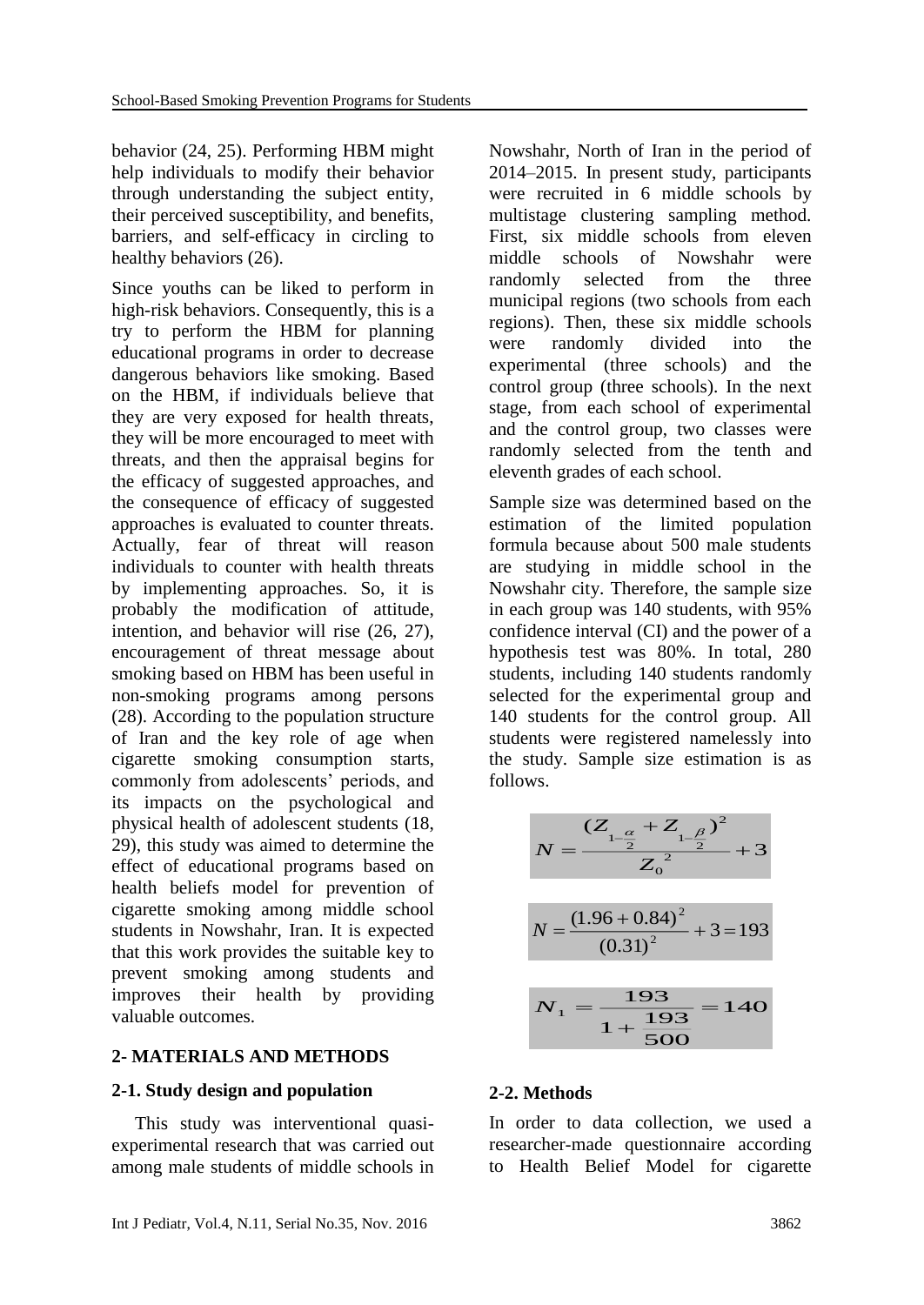smoking and its consequences. The questionnaire was validated applying the comments offered by five experts of health education and promotion from Tehran and Iran Universities of Medical Sciences. In order to assess the reliability of the scale, a pilot study was performed on 30 students. Cronbach's alpha for each construct of HBM, were as follows: Perceived susceptibility ( $\alpha$  = 0.81), perceived severity ( $\alpha = 0.72$ ), perceived benefit ( $\alpha =$ 0.77), perceived barriers ( $\alpha = 0.80$ ), and perceived self-efficacy ( $\alpha$  = 0.84), showing internal consistency.

To start the process, first by referring to the classes, chosen through the multistage cluster sampling out of the male middle school in Nowshahr city -Iran, the mentioned scale was offered to and completed by all students in those classes. From among the 11 male high schools, 6 high schools (clusters) were chosen relative to the students under coverage, where the higher the number of high school students, the greater the number of samples recruited.

#### **2-3. Measuring tools**

The data collection instrument was a questionnaire includes 37 items in three sections based on the Health Belief Model. The first part of the questionnaire was included 7 questions about demographic data, including age, having smoker father (yes/no), having smoker mother (yes/no), having smoker friends (yes/no), friends' insistence on smoking (yes/no), age of the first-time smoking  $( \leq 11 \text{ years}; 12 \text{ years};$ and  $\geq$  13 years), main cause of smoking (having smoker friends, to reduce anxiety, serious need, curiosity, and happiness). The second included 24 questions related to the HBM constructs, was specified with the 5-choice Likert scale from 1= completely disagree to 5= completely agree including 4 questions about perceived susceptibility (with a min score of 4 and a max score of 20), 4 questions

about perceived severity (with a min score of 4 and a max score of 20), perceived benefits 5 questions and perceived barriers 5 questions (with a min of 5 and a max score of 25), 6 questions about perceived self-efficacy (with a min of 6 and a max score 30). The third part included 6 questions related to preventive behavior (with a min score of 0 and max of 6) (**Table.1**).

# **2-4. Intervention**

Questionnaire was completed in the first stage (pretest) of the study in both experimental and control groups. In the next step, based on the results of pretest and HBM constructs, educational program was designed, and suitable educational packages were organized and applied for students in experimental group. Type, content, and approaches of educational program, besides the number and proper time for educational session were organized according to the analysis of results on pretest phase and essential educational materials were considered.

According to the results in this phase, educational intervention was designed according to HBM in four session's 60 minute using the method of lecture, group discussion, question and answer, role playing, pamphlet, and booklet (smoking prevention content in youths was prepared and distributed among the students of experimental group). All sessions were performed in selected schools with subjects are as follows having a discussion (**Table. 2**). In the second phase (post-test) and after four months of educational intervention, the students (both experimental and control group) completed the questionnaire once more.

# **2.5-Ethical consideration**

The ethics committee of Tehran University of Medical Sciences approved the study. To take ethical considerations into account, first permission was received from Tehran University of Medical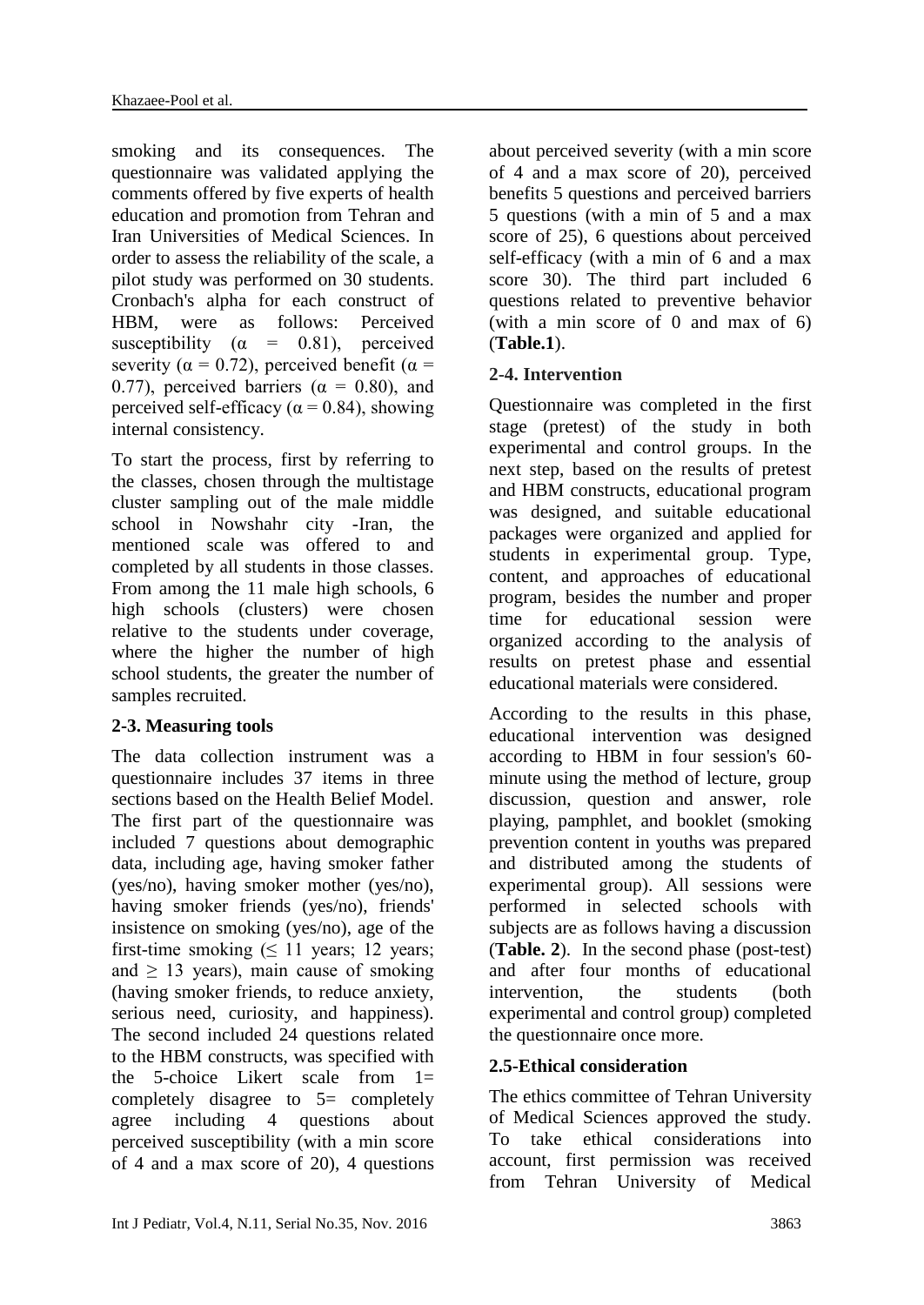Sciences; then the required coordination were performed with the province Education Department, Nowshahr city, and the managers at the selected high schools.

Before completion of the instrument, the aim of the study was described to the participants and their consent was taken writing. Further, it was declared that inclusion of these students was completely voluntary, with the anonymity of the scale being stressed to guarantee them that their information would be collected and preserved privately.

### **2-6. Inclusion and exclusion criteria**

Inclusion criteria were high school male students and consent to participate. Exclusion criteria were failure to complete the instrument correctly and entirely.

### **2-7. Data Analyses**

Statistical analysis was performed using SPSS version 22 and to describe the status of the students, descriptive statistics, counting mean, percentage, and standard deviation (SD) were applied.

In order to analyze the relationship between the behavior of smoking with quantitative demographic variables and the constructs of the health belief model, independent t-test and paired *t*-test was used. To compare the variables qualitatively, Chi-square test was used before and 4 months after intervention in both groups with significance level of 0.05.

# **3- RESULTS**

 As presented in **Table.3**, about one-third of students in excremental group smoked at 14 years old (38.7%) and it was 30 % in control group. Additionally, more than one-third of participants in the experimental group and one- third of students in the control group had smoker father (35% and 33.6%, respectively). Onetenth of participants in the experimental group and less than one-tenth of students in

the control group had smoker mother (10% and 7.8%, respectively). More than onetenth of students in the experimental group and less than one-tenth of students in the control group reported that their friends had smoking experience (12.1% and 7.8%, respectively). Moreover, less than onetenth of student in both experimental and control group stated that their friends insisted for smoking them (7.8% and 7.1%, respectively). Finally, more than half of students in both group stated to reduce anxiety as their most main cause for smoking (57.9% and 52.63%, respectively). On the other hand, result shown significant difference was not found between two groups in socio-demographic variables.

Independent and paired t-tests were performed before and after the educational program in between two groups in scores of HBM constructs and smokingpreventive behavior (P>0.05), but this relationship was significant four months after interventional program (P<0.001both groups in order to comparison the means scores for HBM components and smokingpreventive behavior' elements. Results showed that before an educational program, there was no found significant relationship) (**Table.4**).

# **4- DISCUSSION**

 This part highlights how the educational programs based on the HBM improve the middle school students' preventive behaviors about smoking. The prolonged nature of difficulties arising from smoking and failure of methods taken to prevent and to treat are two important encouraging aspects to plan preventive programs (30).

The results of previous researches indicate that starting of cigarette smoking is significantly correlated with the ages of youth. The results of the present study indicated that 38.7% of participants in experimental group and 30 % of student in control group had smoking onset in age of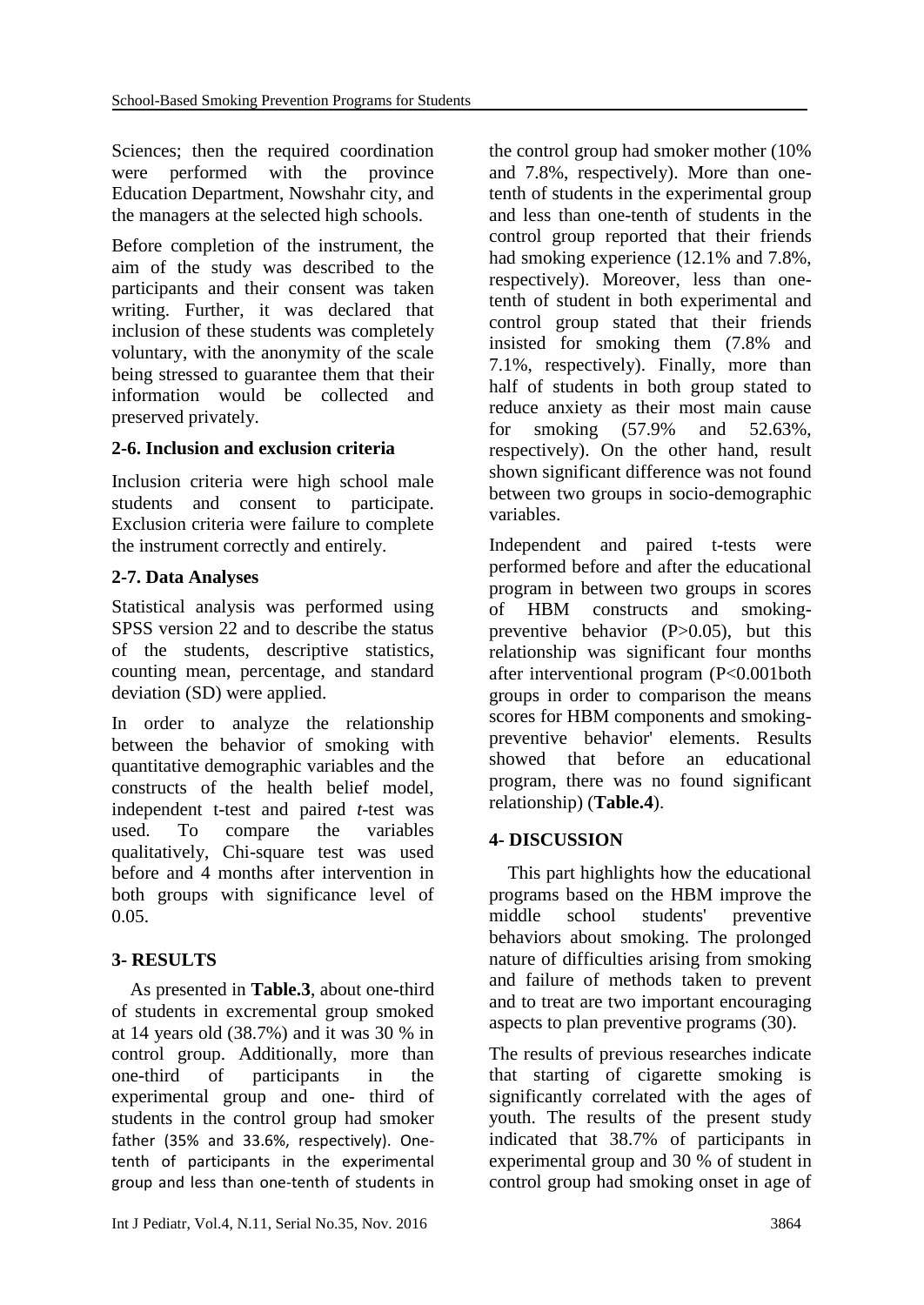14 years old. These results were in line with the findings of Karimi (31), Niknami (32), and Abedini (33). The tendency to use cigarette smoking in early ages can be a serious risk for the health and well-being. The results of several studies have showed that the individuals who begin smoking at earlier ages, are more prone to become heavy smokers, and so are less likely to leave it (10, 13).

In present study, a statistically significant difference was found between the score averages of the perceived susceptibility and severity in the experimental group after the educational program. This was consistent with previous results (28, 30). It was proved that if people do not sense at risk (low perceived susceptibility), or do not sense the risk to be important (low perceived severity), they may pay no attention to facts about the threat. Person's perceived susceptibility and severity may decrease when he/she knew more information about coping strategies against threat (34). Young person may involve in more risk-related behaviors like smoking, because they occasionally do not believe that their behaviors as dangerous and involve in risky behaviors (30, 35).

This result demonstrates the role of health experts to emphasize on smoking perceived susceptibility in educational programs. There was a significant difference for perceived barriers and benefits toward preventive behaviors of smoking between two groups before educational program. Our findings displayed that the mean score of both perceived barriers and benefits constructs significantly increased after the educational program in the intervention group  $(P<0.001)$ .

The efficiency of education on increasing the perceived benefits related to the preventive behaviors was found another study (36). Our results about the perceived barriers and benefits are consistent with

the results of other studies (37-39). So, it seems that the perception of the most of the participants was high as to no smoking consequences in health promotion and decreased risk of chronic diseases. Similarly, the study by Valizadeh et al. showed that there is a positive relationship between the perceived benefits and prevention of high risk behaviors throughout youth as the greatest perceived benefits were associated with the sense of living healthy (40).

It is essential that via suitable procedures, the barriers of smoking were emphasized among students. This is since the perceived barriers are the possible inhibitory element to accept preventive measures against smoking. This reasons the individual to refuse the proposal of smoking and to analyze the benefits and uses of the action against costs, risks, consequences, time, etc., and lastly approves a healthy behavior (30).

We also found a significant relationship for perceived self-efficacy between the experimental and control group after educational program about smokingpreventive behaviors. In a study concluded by Kear et al. among Chinese students, there was a significant relationship between the self-efficacy of students and their smoking behavior (41). Similarly, the previous study (42) shown that the mean scores of perceived self-efficacy were significantly increase after the interventional programs. Teaching of the opposition skill and saying no in reply to the peer stress can be operative. The results of several studies have displayed the success of these interventions as the training of skills related to opposite to drug Abuse (43, 44). These findings shown that teaching life skills with highlighting perceived self-efficacy has positive effects in prevention of smoking behaviors among students. The promoting preventive behavior after intervention releases the influence of HBM constructs in smoking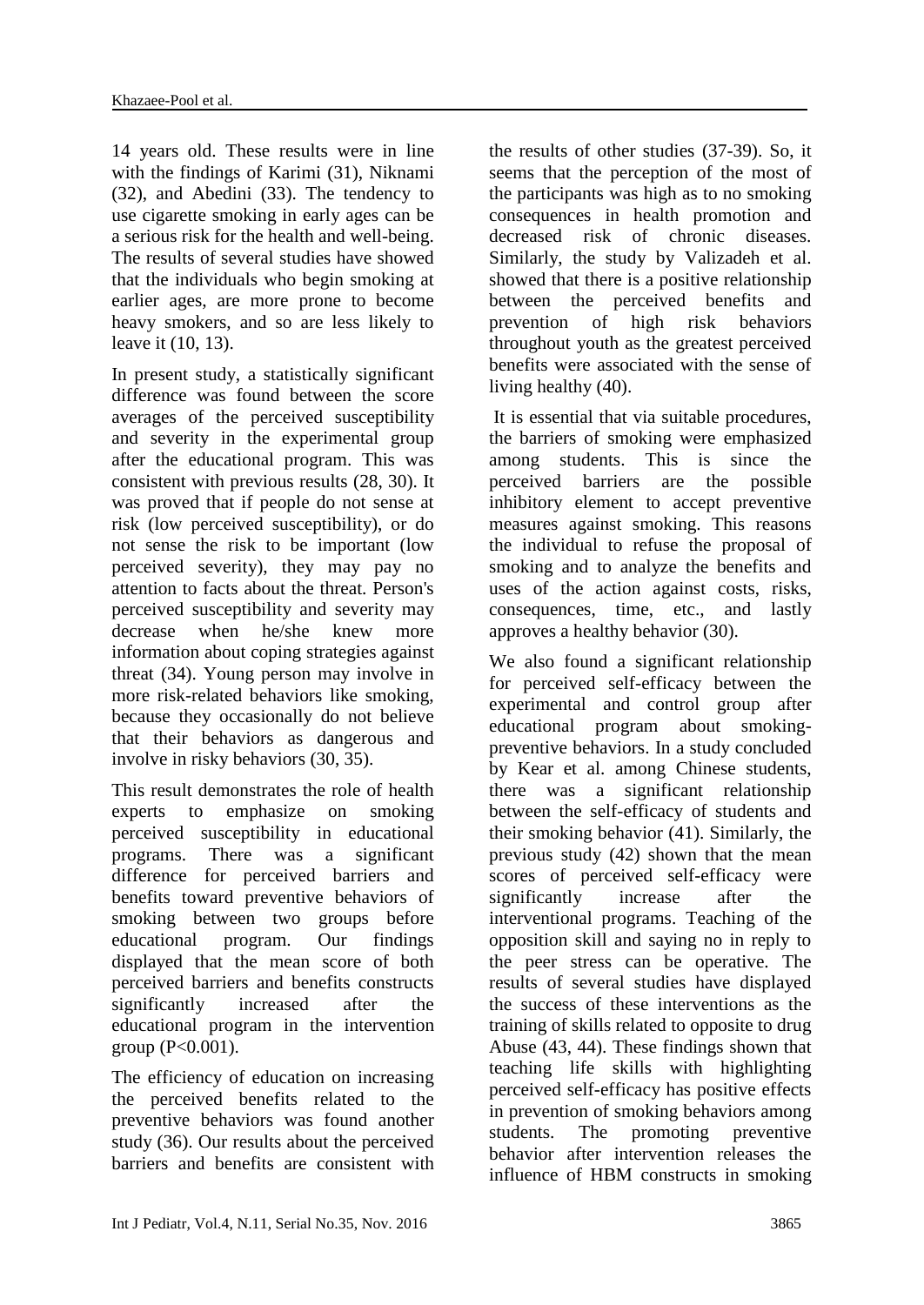prevention in the experimental group. Similarly, previous study (30) indicated that the mean score of preventive behavior improved after education. Generally, the findings of present study indicated that the mean scores of HBM constructs in students were improved after intervention in experimental group. Additionally, the findings of presents study indicated that with increasing the mean scores of HBM components of students, resulted in better preventive behaviors of smoking by participants themselves. According to these findings, it is needed to emphasize perceived susceptibility, severity, benefits, barriers, and self-efficacy in smoking programs. It is so, suggested that the use of HBM model may be successfully used to prevent different risky behaviors and difficulties like smoking.

# **4-1. Limitations of the study**

It was found some limitations in this study. First, students who have not participated for any reason were not entered for presents study. Second, incorrect answers were probable due to self-report scale. Third, the concurrency of educational intervention completion and examination time of students as well as summer vacation which caused the post-test was carried out after 4 months of intervention and the new academic year. Last, the research just conducted in the male students, so in order to compare smoking in both gender, other works on females are similarly, required. It is recommended that smoking behavior among female students will similarly, be studied in future researches.

# **5. CONCLUSION**

 Interventional programs based on HBM constructs increased the perceived susceptibility, severity, benefits, barriers, and self-efficacy for the smokingpreventive behavior in students. Many of adolescences are less susceptible to dangers and risky behaviors. Consequently, improving the perceived threat and benefits influences on increasing in susceptibility and severity in youths. Thus, training abilities to say no peers according to the perceived benefits of barriers and approaches can be affective in the smoking prevention. So, planning for school-based program should be organized with stress on the HBM components, and programs for smoking prevention should be started in younger students.

# **6- CONFLICT OF INTEREST**

The authors declare that they have no competing interests.

# **7-ACKNOWLEDGMENTS**

We would like to thank all participants for their contributions to this study, as well as the experts without whose support this study would not have been finished. The authors are also thankful for help received from the Department of Health Education & Promotion, School of Health, Tehran University of Medical Sciences (TUMS).

# **8- REFERENCES**

1. Rudatsikira E, Abdo A, Muula AS. Prevalence and determinants of adolescent tobacco smoking in Addis Ababa, Ethiopia. BMC Public Health 2007;7(1):1.

2. Control CfD, Prevention. Adult cigarette smoking in the United States: Current estimates. CDC gov,(March 24, 2011). 2014.

3. Rauh V, Whyatt R, Garfinkel R, Andrews H, Hoepner L, Reyes A, et al. Developmental effects of exposure to environmental tobacco smoke and material hardship among inner-city children. Neurotoxicology and teratology 2004;26(3):373-85.

4. Jamrozik K. Estimate of deaths attributable to passive smoking among UK adults: database analysis. bmj. 2005;330(7495):812.

5. Gu D, Wu X, Reynolds K, Duan X, Xin X, Reynolds RF, et al. Cigarette smoking and exposure to environmental tobacco smoke in China: the international collaborative study of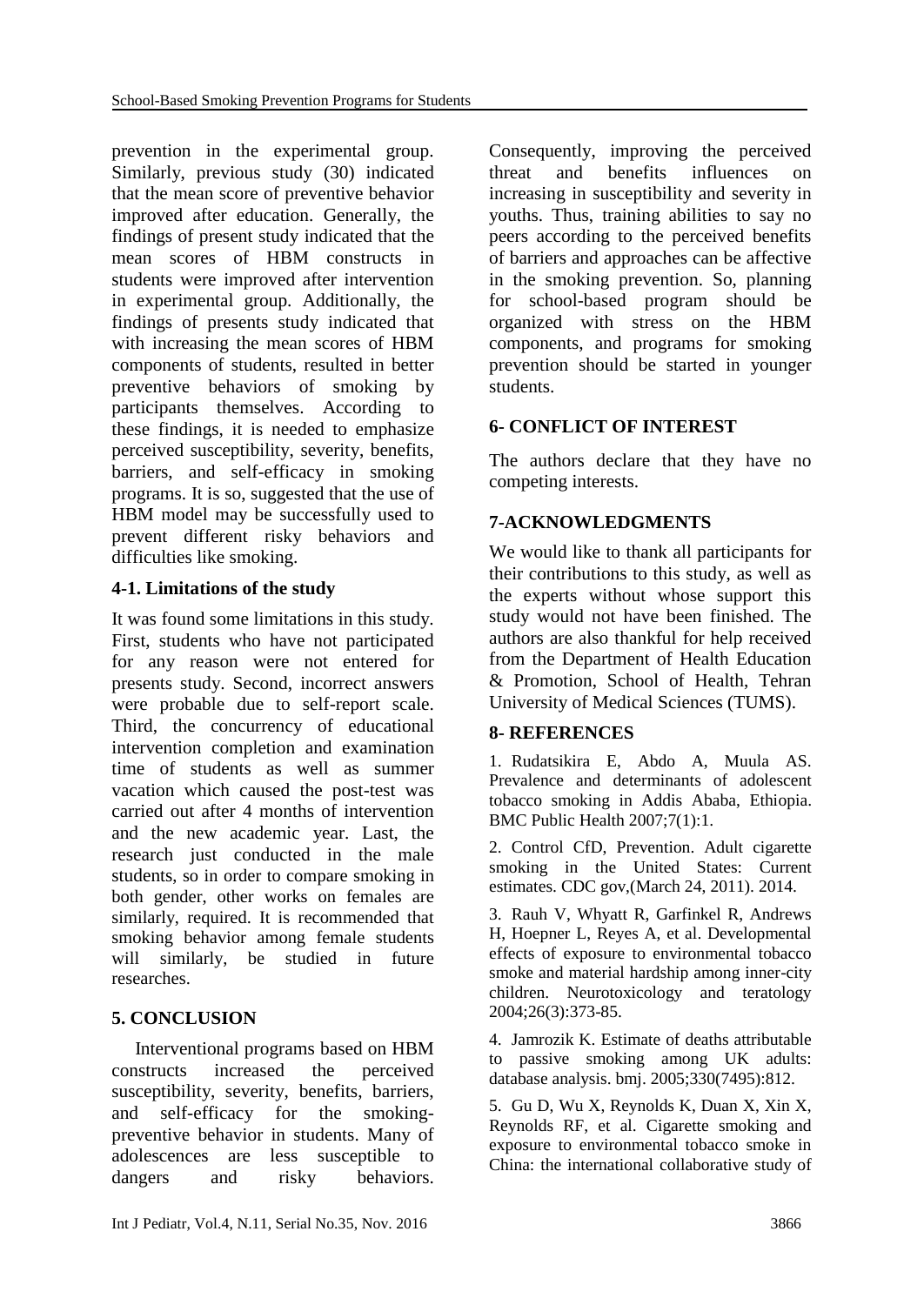cardiovascular disease in Asia. American journal of public health. 2004;94(11):1972-6.

6. Organization WH. WHO report on the global tobacco epidemic, 2015: Raising taxes on tobacco2015.

7. Chang H-Y, Wu W-C, Wu C-C, Cheng JY, Hurng B-S, Yen L-L. The incidence of experimental smoking in school children: an 8 year follow-up of the child and adolescent behaviors in long-term evolution (CABLE) study. BMC Public Health. 2011;11(1):1.

8. Thomson CC, Siegel M, Winickoff J, Biener L, Rigotti NA. Household smoking bans and adolescents' perceived prevalence of smoking and social acceptability of smoking. Preventive medicine. 2005;41(2):349-56.

9. Ramlau R, Didkowska J, Wojciechowska U, Tarkowski W. [Tobacco smoking in Wielkopolska towards the end of 20th century]. Pneumonologia i alergologia polska. 2004;73(2):128-34.

10. Mohtasham Amiri Z, Cirus Bakht S, Nikravesh Rad S. Cigarette smoking among male high school students in Rasht. Journal of Guilan University of Medical Sciences. 2008;17(65):100-7.

11. Dowdell EB, Santucci ME. Health Risk Behavior Assessment: Nutrition, Weight, and Tobacco Use in One Urban Seventh‐Grade Class. Public Health Nursing. 2004;21(2):128- 36.

12. DiClemente RJ, Hansen WB, Ponton LE. Handbook of adolescent health risk behavior: Springer Science & Business Media; 2013.

13. Krishnan-Sarin S, Morean ME, Camenga DR, Cavallo DA, Kong G. E-cigarette use among high school and middle school adolescents in Connecticut. Nicotine & Tobacco Research. 2015;17(7):810-8.

14. Dalton MA, Beach ML, Adachi-Mejia AM, Longacre MR, Matzkin AL, Sargent JD, et al. Early exposure to movie smoking predicts established smoking by older teens and young adults. Pediatrics. 2009;123(4):e551-e8.

15. Husten CG. Smoking cessation in young adults. American Journal of Public Health. 2007;97(8):1354-6.

16.Mercken L, Candel M, Van Osch L, De Vries H. No smoke without fire: The impact of future friends on adolescent smoking behaviour. British journal of health psychology. 2011;16(1):170-88.

17. Hall JA, Valente TW. Adolescent smoking networks: The effects of influence and selection on future smoking. Addictive behaviors. 2007;32(12):3054-9.

18. Ayatollahi SA, Rajaeifard A, Mohammadpoorasl A. Predicting the stages of smoking acquisition in the male students of Shiraz's high schools, 2003. Nicotine & tobacco research. 2005;7(6):845-51.

19. Tjora T, Hetland J, Aarø LE, Øverland S. Distal and proximal family predictors of adolescents' smoking initiation and development: a longitudinal latent curve model analysis. BMC public health. 2011;11(1):1.

20. Schaefer DR, Haas SA, Bishop NJ. A dynamic model of US adolescents' smoking and friendship networks. American Journal of Public Health. 2012;102(6):e12-e8.

21. Gasparotti C, Limina R, Donato F, Comincini F, Facchi G, Festa A, et al. [A survey to assess consumption, attitudes and knowledge regarding tobacco smoke amongst secondary school students in Brescia (Italy)]. Igiene e sanita pubblica. 2009;66(5):623-35.

22. Maatoug J, Harrabi I, Gaha R, Bouyahia O, Gaha M, Kebaili R, et al. [Intervention on smoking in adolescents in Sousse, Tunisia]. Revue de pneumologie clinique. 2010;66(3):179-86.

23. Golbasi Z, Kaya D, Cetindag A, Capik E, Aydogan S. Smoking prevalence and associated attitudes among high school students in Turkey. Asian Pac J Cancer Prev. 2011;12(5):1313-6.

24. Li K, Kay NS. Correlates of Cigarette Smoking among Male Chinese College Students in China--A Preliminary Study. International Electronic Journal of Health Education. 2009;12:59-71.

25. Glanz K, Rimer BK, Viswanath K. Health behavior and health education: theory, research, and practice: John Wiley & Sons; 2008.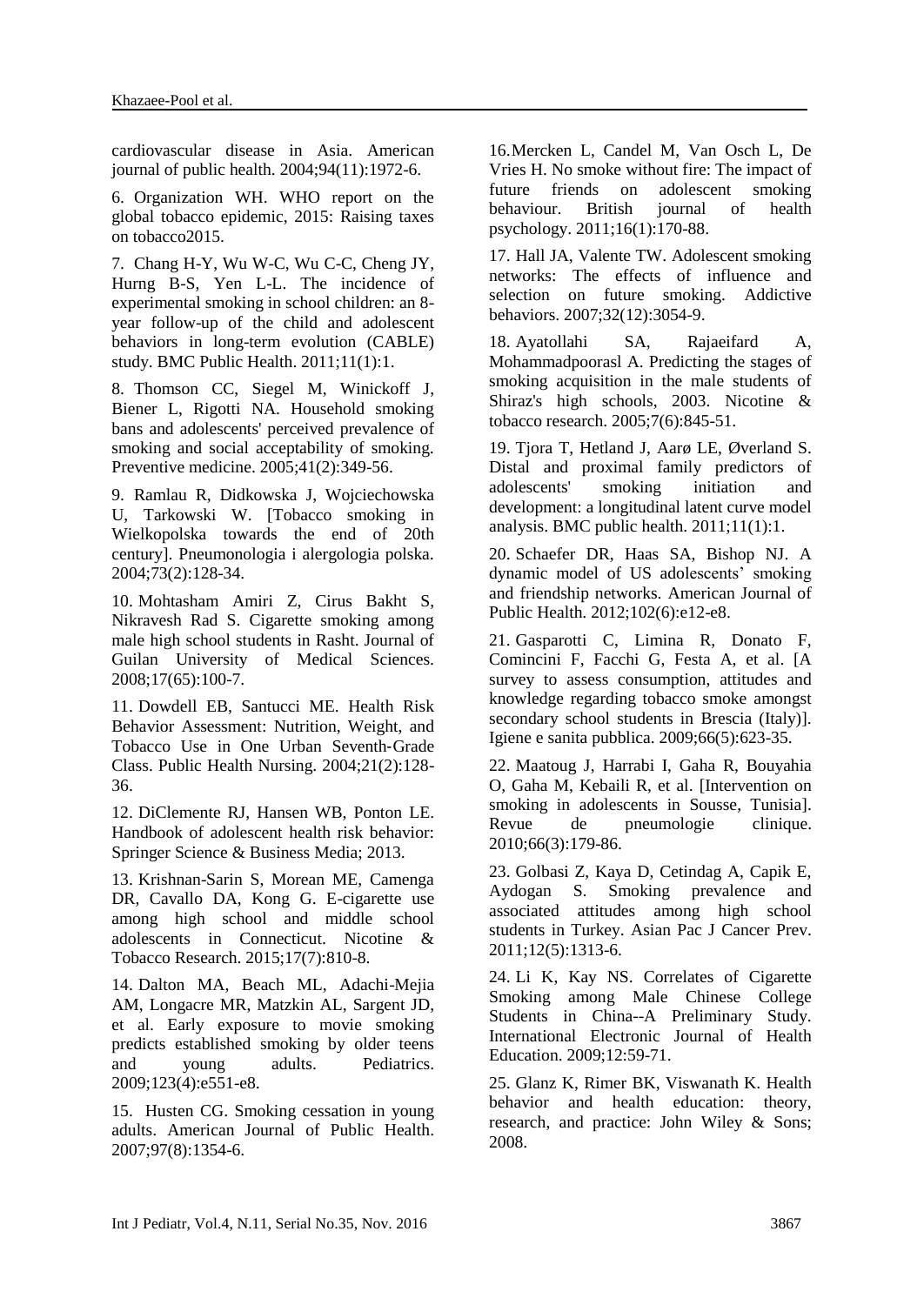26. Green EC, Murphy E. Health belief model. The Wiley Blackwell Encyclopedia of Health, Illness, Behavior, and Society. 2014.

27. Champion VL, Skinner CS. The health belief model. Health behavior and health education: Theory, research, and practice. 2008;4:45-65.

28.Wong NC, Cappella JN. Antismoking threat and efficacy appeals: effects on smoking cessation intentions for smokers with low and high readiness to quit. Journal of Applied Communication Research. 2009;37(1):1-20.

29. Primack BA, Shensa A, Kim KH, Carroll MV, Hoban MT, Leino EV, et al. Waterpipe smoking among US university students. Nicotine & Tobacco Research. 2013;15(1):29- 35.

30. Sharifi-rad G, Hazavei MM, Hasan-zadeh A, Danesh-amouz A. The effect of health education based on health belief model on preventive actions of smoking in grade one, middle school students. Arak Medical University Journal. 2007;10(1):79-86.

31. Karimy M, Niknami S, Heidarnia A, Hajizadeh I. Assessment of knowledge, health belief and patterns of cigarette smoking among adolescents. Journal of Fasa University of Medical Sciences. 2011;1(3):142-8.

32. Niknami S, Hidarnia AR, Hajizadeh I, Shamsi M. Evaluation of intrapersonal and interpersonal factors of male adolescent smoking. Journal of Research & amp; Health. 2013;3(3):445-51.

33. Abedini S, Kamalzadehtakhti H, Sadeghifar E, Shahrakivahed A. The survey of cigarette smoking situation in Bandar Abbas Medical students. Journal of Hormozgan University of Medical Sciences. 2007;11(4):297-302.

34. Jeihooni AK, Hidarnia A, Kaveh MH, Hajizadeh E, Askari A. The effect of an educational program based on health belief model and social cognitive theory in prevention of osteoporosis in women. Journal of health psychology. 2015:1359105315603696.

35. Pechmann C, Zhao G, Goldberg ME, Reibling ET. What to convey in antismoking advertisements for adolescents: The use of protection motivation theory to identify effective message themes. Journal of Marketing. 2003;67(2):1-18.

36. Rahnavard Z, Mohammadi M, Rajabi F, Zolfaghari M. An educational intervention using health belief model on smoking preventive behavior among female teenagers. Journal of hayat. 2011;17(3):15-26.

37. Golestan S, Abdullah HB. Effects of Self-Efficacy in the Relationship between Environmental Factors, and Adolescent Cigarette Smoking Behavior. Asian Social Science. 2015;11(28):84.

38. Ghaderi N, Taymoori P, Yousefi F, Nouri B. The Prevalence of Cigarette Smoking among Adolescents in Marivan city-Iran: Based on Health Belief Model. International Journal of Pediatrics. 2016;4(9):3405-13.

39. Ghasemi M, Sabzmakan L. Experiences of High School Students about the Predictors of Tobacco Use: a Directed Qualitative Content Analysis. Journal of Education And Community Health. 2015;2(3):1-11.

40. Valizade R, Taymoori P, Yousefi FY, Rahimi L, Ghaderi N. The Effect of Puberty Health Education based on Health Belief Model on Health Behaviors and Preventive among Teen Boys in Marivan, North West of Iran. International Journal of Pediatrics. 2016;4(8):3271-81.

41. Kear ME. Psychosocial determinants of cigarette smoking among college students. Journal of community health Nursing. 2002;19(4):245-57.

42. Ulgen H, Ozturk C, Armstrong M. Effect of Self-Efficacy on Turkish Children's Perceptions of the Advantages/Disadvantages of Smoking. Asian Pac J Cancer Prev. 2012;13:795-8.

43. Borujeni Masudi D, Baghiani Moghadam M, Sharifirad G, Fallahzadeh H. Prevention of drug and substance abuse behaviors based on the health belief model in boys' high school Borujen. J Health Syst Res. 2012;8(2):237.

44. Faggiano F, Vigna-Taglianti F, Burkhart G, Bohrn K, Cuomo L, Gregori D, et al. The effectiveness of a school-based substance abuse prevention program: 18-month followup of the EU-Dap cluster randomized controlled trial. Drug and alcohol dependence. 2010;108(1):56-64.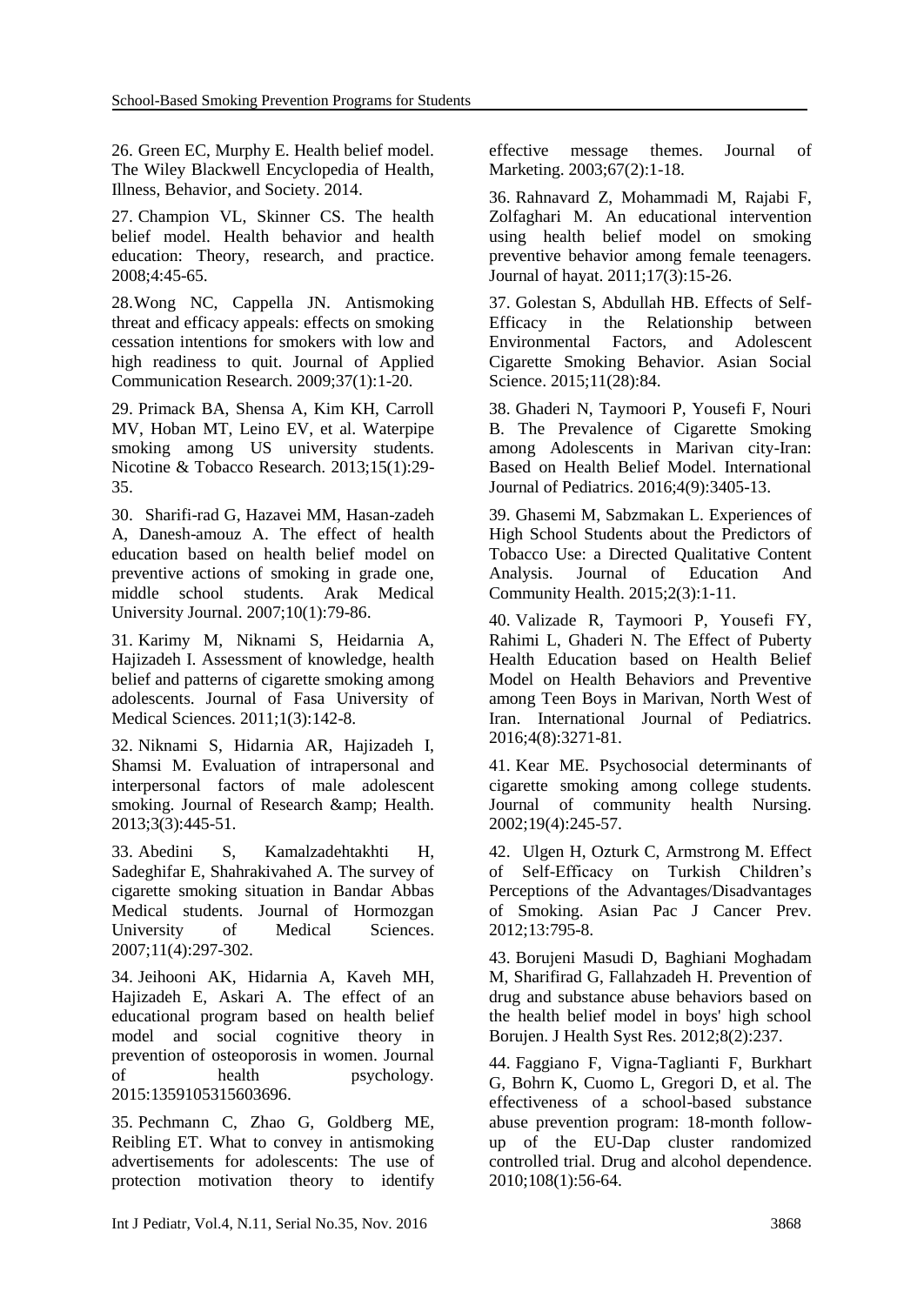#### Khazaee-Pool et al.

### **Table-1:** Demographic and HBM constructs questions

| Variables                   | Items                                                                                                                                                                                                                                                                                                | Options                                                                                                                                                                                                                        | Score    |
|-----------------------------|------------------------------------------------------------------------------------------------------------------------------------------------------------------------------------------------------------------------------------------------------------------------------------------------------|--------------------------------------------------------------------------------------------------------------------------------------------------------------------------------------------------------------------------------|----------|
| Demographic                 | 1. Age<br>2. Having smoker father<br>3. Having smoker mother<br>4. Having smoker friends<br>5. Friends' insistence on smoking<br>6. Age of the first-time smoking<br>7. Main cause of smoking.                                                                                                       | .<br>(yes/no)<br>(yes/no)<br>(yes/no)<br>(yes/no)<br>$( \leq 11 \text{ years}; 12 \text{ years}; \text{ and } \geq 13 \text{ years})$<br>(having smoker friends, to reduce anxiety,<br>serious need, curiosity, and happiness) |          |
| Perceived<br>susceptibility | 1. I may smoke like some of the young people in the future.<br>2. I am concerned risk of heart disease with cigarette smoking.<br>3. I am concerned risk of respiratory disease with cigarette smoking<br>4. I cannot enjoy my favorite sport if I smoke.                                            | $1 =$ Completely disagree<br>$2 = Disagree$<br>$3 = No$ idea<br>$4 = \text{Agree}$<br>$5 =$ Completely agree                                                                                                                   | $4 - 20$ |
| Perceived<br>severity       | 1. I believe that smoking causes lung cancer.<br>2. I believe that Lifetime smokers is lower than non-smokers.<br>3. I believe that the risk of developing heart disease is more in smokers.<br>4. I believe that the risk of respiratory disease is more in smokers.                                | $1 =$ Completely disagree<br>$2 = Disagree$<br>$3 = No$ idea<br>$4 = \text{Agree}$<br>$5 =$ Completely agree                                                                                                                   | $4 - 20$ |
| Perceived benefit           | 1. Smoking cause the popularity of individual in the family.<br>2. Basically lifetime of non-smokers is more than smokers.<br>3. Non-smokers are less at risk for cancer.<br>4. The risk of heart disease is lower in non-smokers.<br>5. Quit smoking (even one person) improve financial situation. | $1 =$ Completely disagree<br>$2 = Disagree$<br>$3 = No$ idea<br>$4 = \text{Agree}$<br>$5 =$ Completely agree                                                                                                                   | $5 - 25$ |
| Perceived<br>barriers       | 1. Smoking causes I have more focus during study.<br>2. Smoking is OK during unemployment.<br>3. Smoking causes my friends pay more attention me.                                                                                                                                                    | $1 =$ Completely agree<br>$2 = \text{Agree}$<br>$3 = No$ idea                                                                                                                                                                  | $5 - 25$ |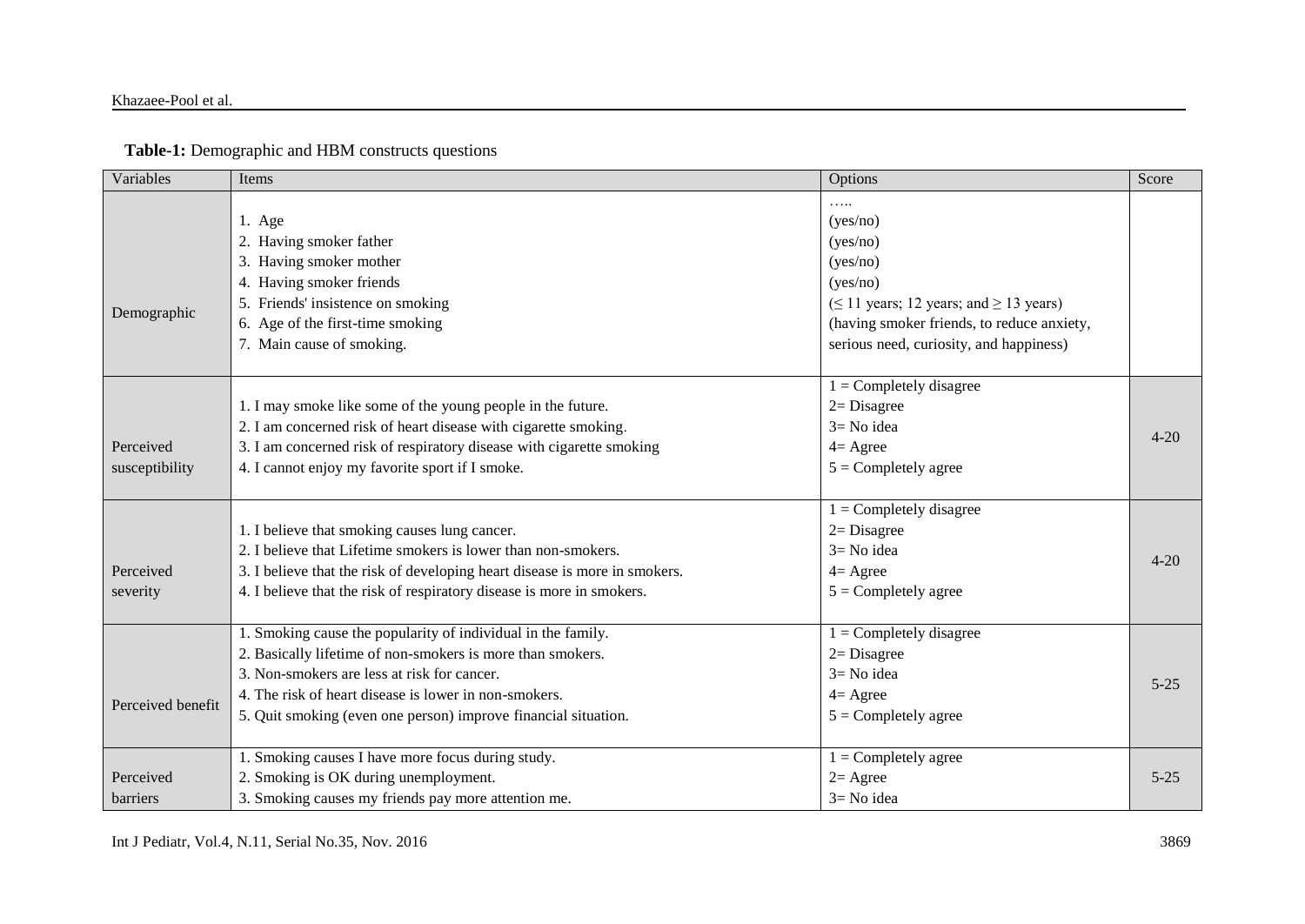|                 | 4. Smoking gives me a good feeling                                                          | $4 = Disagree$                                |          |
|-----------------|---------------------------------------------------------------------------------------------|-----------------------------------------------|----------|
|                 | 5. Smoking reduces my discomfort and anxiety.                                               | $5 =$ Completely disagree                     |          |
|                 |                                                                                             |                                               |          |
|                 |                                                                                             |                                               |          |
|                 | 1. I believe that I cannot resist pressure from my friends                                  | $1 =$ Completely disagree                     |          |
|                 | 2. I protect myself against smoking with using the resistance skills                        | $2 = Disagree$                                |          |
|                 | 3. Even when I cannot sleep well, I don't smoke.                                            | $3 = No$ idea                                 | $6 - 30$ |
| Perceived self- | 4. I don't smoke even when I'm upset.                                                       | $4 = \text{Agree}$                            |          |
| efficacy        | 5. I am able to say NO when my friends offer me cigarette                                   | $5 =$ Completely agree                        |          |
|                 | 6. Although cigarettes are available, I am not smoke.                                       |                                               |          |
|                 | 1. Have you smoked in the previous 4 months?                                                | (yes/no)                                      |          |
|                 | 2. In the last 4 months, when you exposed to smoke, have you tried to get outside it?       | (yes/no)                                      |          |
|                 | 3. In the last 4 months, have you ever tried that your family attained more data about side | (yes/no)                                      |          |
|                 | effects of cigarette smoking, and methods to avoid it?                                      | (yes/no)                                      |          |
|                 | 4. In the last 4 months, do you have to speak about side effects of smoking?                | (family, peers and friends, others)           | $0 - 6$  |
| Preventive      | 5. if yes, whom did you speak?                                                              | (I smoke cigarette, I'm not saying against    |          |
| behavior        | 6. when your friends suggest you a cigarette, what is your response?                        | them offer and immediately leave there, and I |          |
|                 |                                                                                             | stay with them, but I'm not smoking).         |          |
|                 |                                                                                             |                                               |          |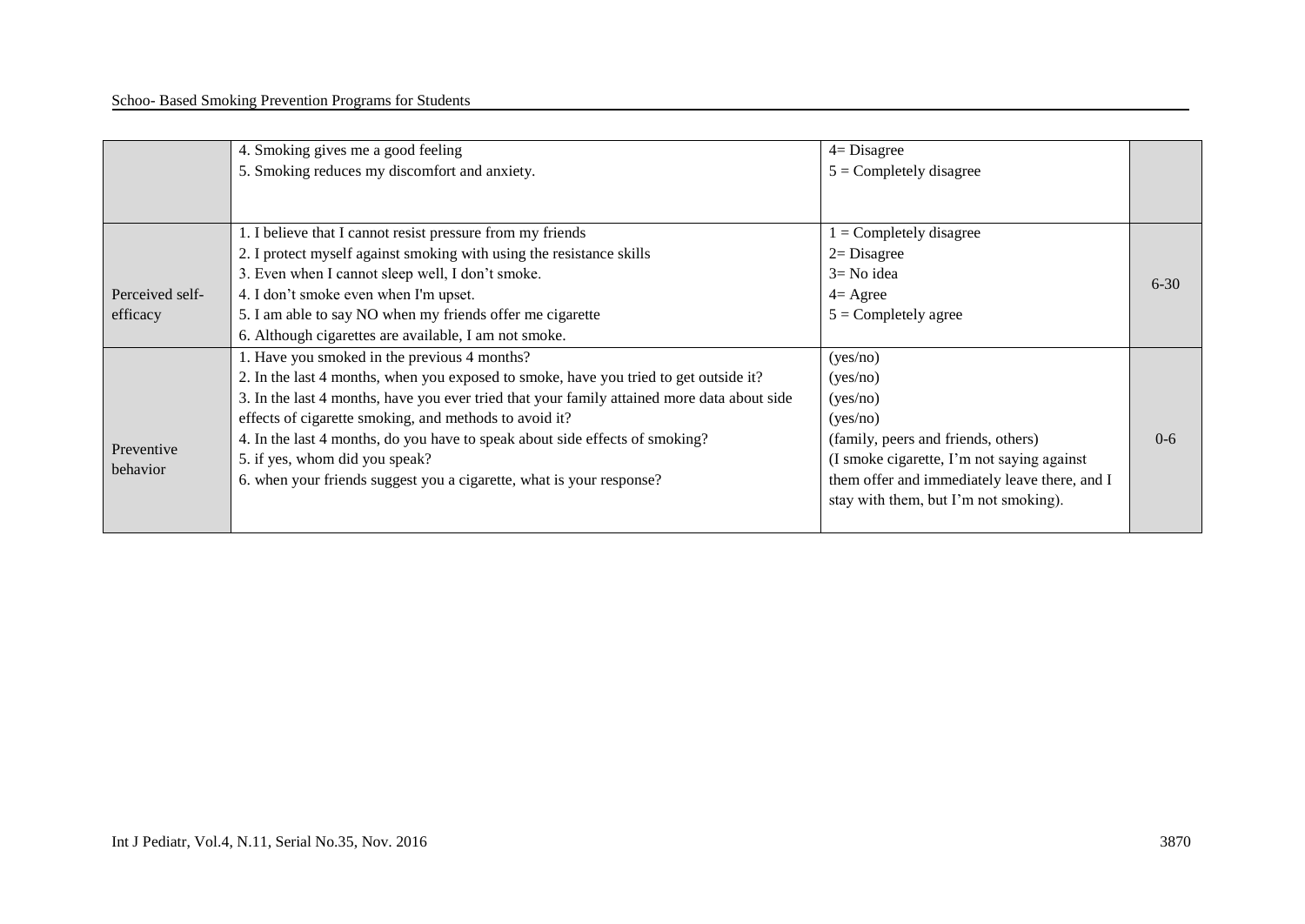|  |  |  | Table- 2: Designed educational programs to prevent smoking behavior in experimental group students based on the results of the pretest |
|--|--|--|----------------------------------------------------------------------------------------------------------------------------------------|
|  |  |  |                                                                                                                                        |

| Sessions          | Subjects                                                                                                                                                                                                                                                                                             | <b>Educators</b>                 | Training<br>Time | Education<br>Areas         | Educational<br>methods                                                      | Educational<br>materials                 | Evaluation                 | Model<br><b>Structures</b>          |
|-------------------|------------------------------------------------------------------------------------------------------------------------------------------------------------------------------------------------------------------------------------------------------------------------------------------------------|----------------------------------|------------------|----------------------------|-----------------------------------------------------------------------------|------------------------------------------|----------------------------|-------------------------------------|
| First<br>session  | 1. Addiction Meaning<br>2. Debate about knowledge of smoking<br>3. The prevalence of smoking among adolescents<br>4. Influencing elements on beginning smoking.<br>5. Smoking side effects                                                                                                           | Master of<br>Health<br>Education | 60<br>minutes    | 1.Cognitive<br>2.Emotional | Lecture.<br>Slide show.<br>question and<br>answer                           | <b>Booklet</b><br>PowerPoint<br>Pamphlet | Questionnaire<br>Post test | Perceived<br>susceptibility         |
| Second<br>session | Physical, psychological and social risks of using<br>cigarette smoking on students' life                                                                                                                                                                                                             | Master of<br>Health<br>Education | 60<br>minutes    | 1.Cognitive<br>2.Emotional | Lecture,<br>Slide show<br>Lecture,<br>Slide show,<br>question and<br>answer | <b>Booklet</b><br>PowerPoint<br>Pamphlet | Questionnaire<br>Post test | Perceived<br>severity               |
| Third<br>session  | 1. Having a discussion about benefits of physical,<br>social<br>and<br>economic<br>psychological,<br>quitting<br>smoking.<br>2. Inhibiting factors in quitting smoking.                                                                                                                              | Master of<br>Health<br>Education | 60<br>minutes    | 1.Cognitive<br>2.Emotional | Group<br>discussion,<br>Role Playing                                        | Pamphlet<br>Poster<br>Film               | Questionnaire<br>Post test | Perceived<br>benefits /<br>barriers |
| Fourth<br>Session | 1. Increase self-management ability to deal with<br>smoking<br>2. Ability in rejecting offer friends on cigarette<br>smoking<br>3. Increase in positive attitudes towards away from<br>smoking<br>Increase resist the temptation smoking<br>4.<br>5. Increase self-confidence in preventive behavior | Master of<br>Health<br>Education | 60 minutes       | 1.Cognitive<br>2.Emotional | Group<br>discussion,<br>Role Playing                                        | Pamphlet<br>Poster                       | Questionnaire<br>Post test | Perceived<br>Self-efficacy          |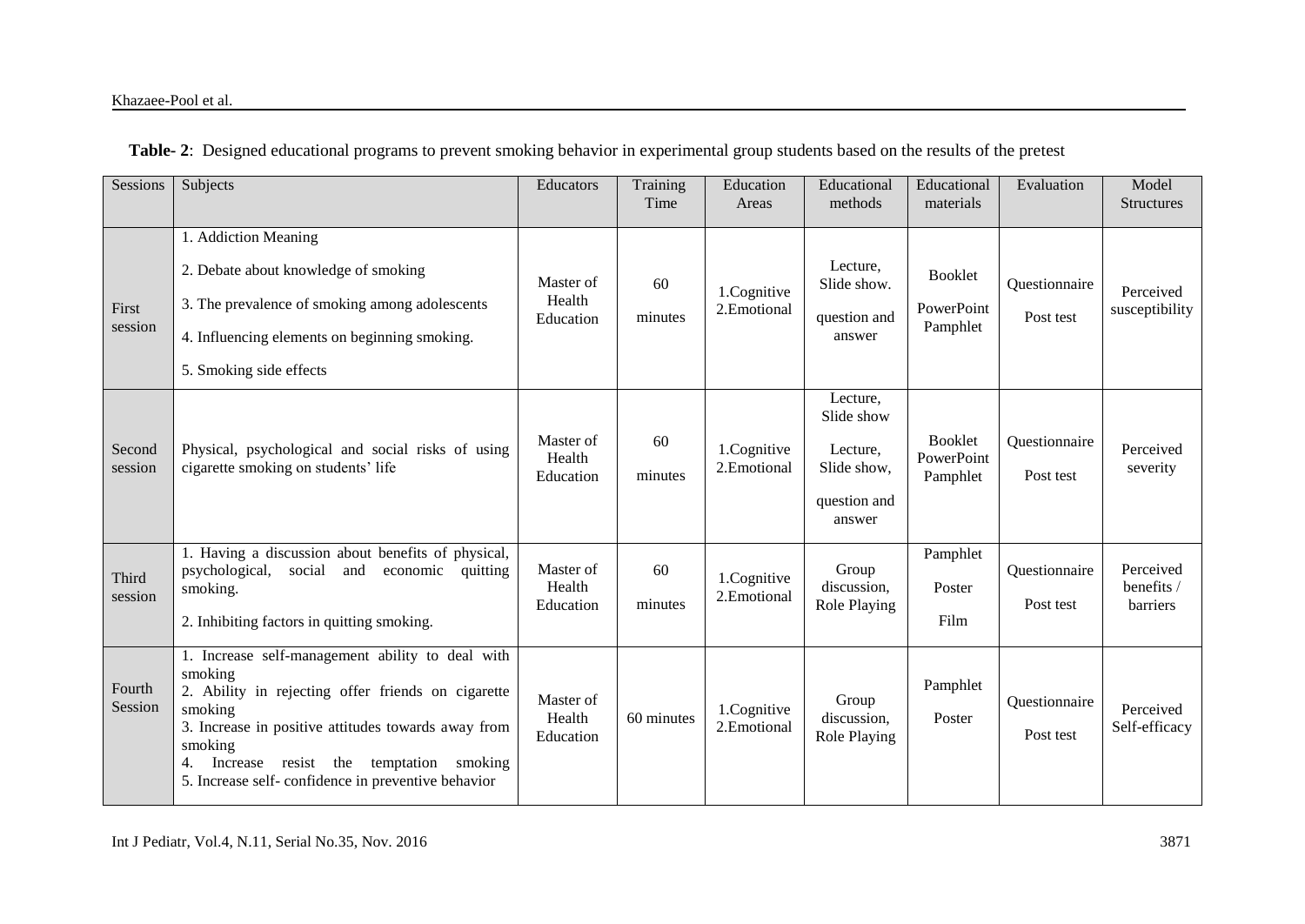#### Schoo- Based Smoking Prevention Programs for Students

| Variables                      | Answer                | <b>Experimental Group</b> |            | Control Group  | P-value    |       |
|--------------------------------|-----------------------|---------------------------|------------|----------------|------------|-------|
|                                |                       | Number                    | Percentage | Number         | Percentage |       |
| Father is smoker               | Yes                   | 49                        | 35         | 47             | 33.6       | 0.517 |
|                                | No                    | 91                        | 65         | 93             | 66.4       |       |
| Mother is smoker               | Yes                   | 14                        | 10         | 11             | 7.8        | 0.458 |
|                                | No                    | 126                       | 90         | 129            | 92.2       |       |
| Friend is smoker               | Yes                   | 17                        | 12.1       | 19             | 13.6       | 0.329 |
|                                | $\rm No$              | 123                       | 87.9       | 121            | 86.4       |       |
| Insistence on smoking by       | Yes                   | 11                        | 7.8        | 10             | 7.1        | 0.504 |
| friends                        | No                    | 129                       | 92.2       | 130            | 92.9       |       |
|                                | 12 years              | $\overline{4}$            | 12.9       | 5              | 16.7       |       |
| first-time<br>of<br>the<br>Age | 13 years              | $\tau$                    | 22.6       | 7              | 23.3       | 0.363 |
| smoking                        | 14 years              | 12                        | 38.7       | 9              | 30         |       |
|                                | 15 years              | $\,8\,$                   | 25.8       | 9              | 30         |       |
|                                | Having smoker friends | 3                         | 15.8       | $\overline{2}$ | 10.53      |       |
| Most important reason for      | To reduce anxiety     | 11                        | 57.9       | 10             | 52.63      | 0.417 |
| smoking                        | Curiosity             | $\overline{4}$            | 21.1       | 5              | 26.32      |       |
|                                | Happiness             | $\mathbf{1}$              | 5.2        | $\overline{2}$ | 12.5       |       |

# **Table-3**: Frequency of variables of participants in the experimental and control groups (n=280)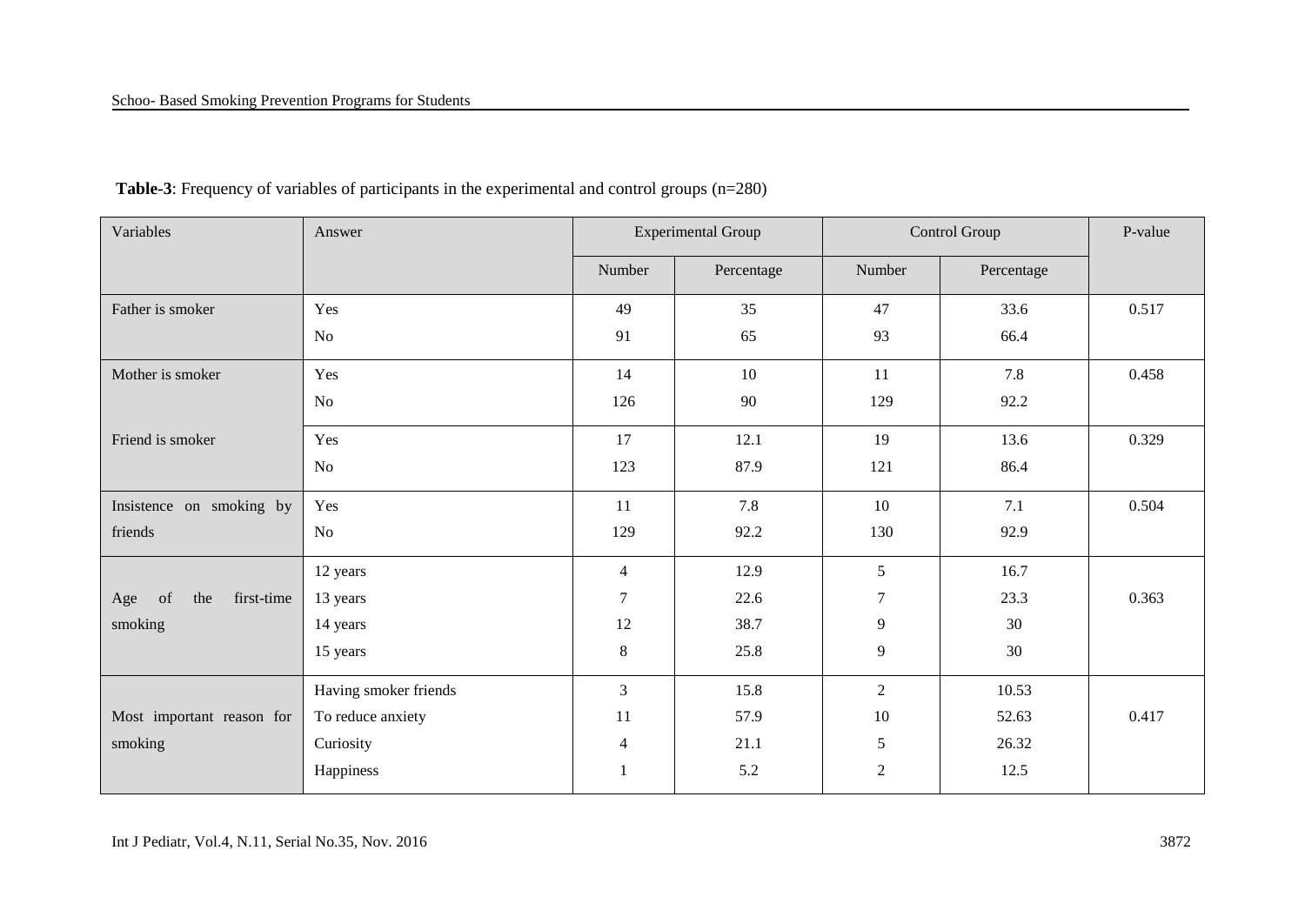**Table- 4**: The comparison of mean of scores for HBM constructs and smoking preventive behavior, before and after intervention in the experimental and control groups  $(n=280)$ 

| <b>HBM</b> constructs    | Group                     | Before intervention | After intervention | P-value         |  |
|--------------------------|---------------------------|---------------------|--------------------|-----------------|--|
|                          |                           | $Mean \pm SD$       | $Mean \pm SD$      | (Paired t-test) |  |
|                          | <b>Experimental Group</b> | $2.71 \pm 0.32$     | $4.84 \pm 0.34$    | 0.01            |  |
| Perceived susceptibility | Control Group             | $2.69 \pm 0.35$     | $2.7 \pm 0.36$     | 0.11            |  |
|                          | Independent t-test        | $P = 0.21$          | P<0.001            |                 |  |
|                          | <b>Experimental Group</b> | $2.37 \pm 0.27$     | $4.51 \pm 0.31$    | 0.004           |  |
| Perceived severity       | Control Group             | $2.35 \pm 0.28$     | $2.36 \pm 0.27$    | 0.41            |  |
|                          | Independent t-test        | $P=0.17$            | $P=0.002$          |                 |  |
|                          | <b>Experimental Group</b> | $2.43 \pm 0.31$     | $4.72 \pm 0.36$    | 0.001           |  |
| Perceived barriers       | Control Group             | $2.41 \pm 0.32$     | $2.56 \pm 0.35$    | 0.47            |  |
|                          | Independent t-test        | $P=0.22$            | P<0.001            |                 |  |
|                          | <b>Experimental Group</b> | $2.54 \pm 0.35$     | $4.72 \pm 0.36$    | 0.001           |  |
| Perceived benefits       | Control Group             | $2.55 \pm 0.34$     | $2.56 \pm 0.35$    | 0.53            |  |
|                          | Independent t-test        | $P = 0.62$          | $P = 0.004$        |                 |  |